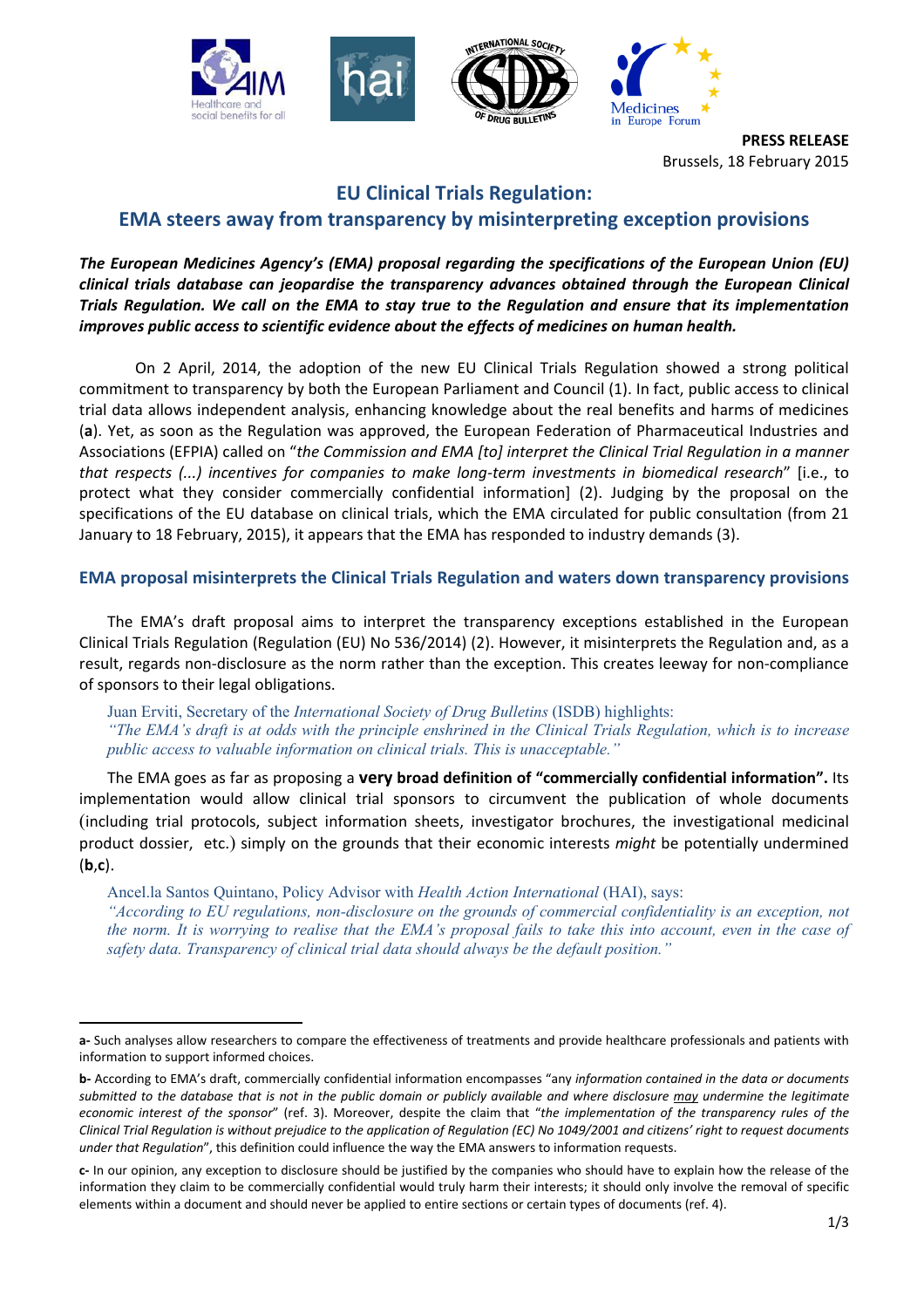The EMA also proposes to **defer the trial information (e.g., trial protocols, investigational medicinal product dossier (IMPD) safety and efficacy sections) up to 10 years after the end of a trial** by establishing a complex classification system that ranks clinical trial documents into different categories (as per the "*stage of development*" of a medicinal substance or the "*intent*" of a given trial). Most strikingly, neither the EU Clinical Trials Regulation nor the Declaration of Helsinki on Ethical Principles for Medical Research Involving Human Subjects provide such a "classification" (**d**)*.* On the contrary, the EU Clinical Trials Regulation clearly highlights the importance of providing public information, even requiring Member States to establish penalties in cases of non-compliance.

According to Pierre Chirac, coordinator of the *Medicines in Europe Forum* (MiEF): *"Clinical trial sponsors will feel entitled to postpone or even avoid the publication of clinical data on the grounds of commercial confidentiality or "trade secrets" protection. Moreover, by proposing to defer the publication of information, such as protocols, up to 10 years after the end of a trial, the EMA demonstrates that it regards clinical trials as industry data, not as scientific data of public interest"*(**e**)*.*

In addition, the document states that "*the EU database will not contain any individual patient listings from clinical trials*" even though such listings are part of clinical study reports (**f**). De-identified participants' listings cannot be regarded as patient personal data. They are scientific data that researchers need in order to re-analyse clinical trials' results. Clinical trial participants often accept putting themselves at risk, hoping that their contribution will benefit society through the advancement of science.

# **Freedom of information is a fundamental right of European citizens, underlined by the EU Clinical Trials Regulation, to which the EMA must also comply**

According to the *Charter of Fundamental Rights* of the *EU* and to Regulation (EC) N°1049/2001, freedom of information is a fundamental right of European citizens (4). Adopted on 2 April, 2014, the new EU Clinical Trials Regulation is indicative of a strong political commitment to transparency; a commitment to which the EMA must also comply.

Having actively followed the legislative process, which led to the approval of the Clinical Trials Regulation, our organisations re-iterate their commitment to full transparency and urge the EMA to:

- **Publish clinical trial protocol at the time of the decision of the trial** and withdraw the proposal to defer or hamper such disclosure by making only "minimal information" or "summaries" available;
- **Withdraw the proposal for a broad definition of "commercially confidential information"**, as its implementation would result in the censorship of whole documents of public interest and make transparency the exception rather than the rule;
- **Withdraw the proposal to defer the publication of information about a clinical trial** (regardless of whether it is a phase I, II, III or IV trial);
- Facilitate the publication and access to de-identified individual listings of efficacy and safety data (**raw data**) to allow secondary research and analysis, and ensure that all clinical trial data information made available is in a **legible, easily usable, downloadable and searchable format**.

**For more information, please read the full joint response available at: http://english.prescrire.org/Docu/DOCSEUROPE/20150218\_EMAaddendumTransparency.pdf**

 $\overline{a}$ 

**d-** According to the EMA, "*the period of 10 years has been chosen to give a reasonable period after the trial has been completed, before publication, 10 years corresponding, by analogy, though not actually linked to, the data protection period provided for in the EU.*" The EMA seems thereby to confuse two concepts. Regulatory data protection means that generic and biosimilar producers cannot use data of the "innovator" industry during 10 years for request for a marketing authorisation even if it is publicly available. It does however not prevent for data transparency, which is needed to avoid publication bias, allow for the reanalysis of clinical trial results and costeffectiveness assessments.

**e-** Moreover, industry-funded research often benefits from public funds (access to investigators and research teams at public research sites; public funding for basic research through EU grants and member state funding, etc. It is therefore more than reasonable to expect that all data from biomedical research is made publicly available.

**f-** We are unfortunately far from November 2012 EMA's announcement that it would "*proactively publish clinical-trial data and enable access to full data sets by interested parties*"—the aim being to allow for reanalysis of trials' results (ref. 5).